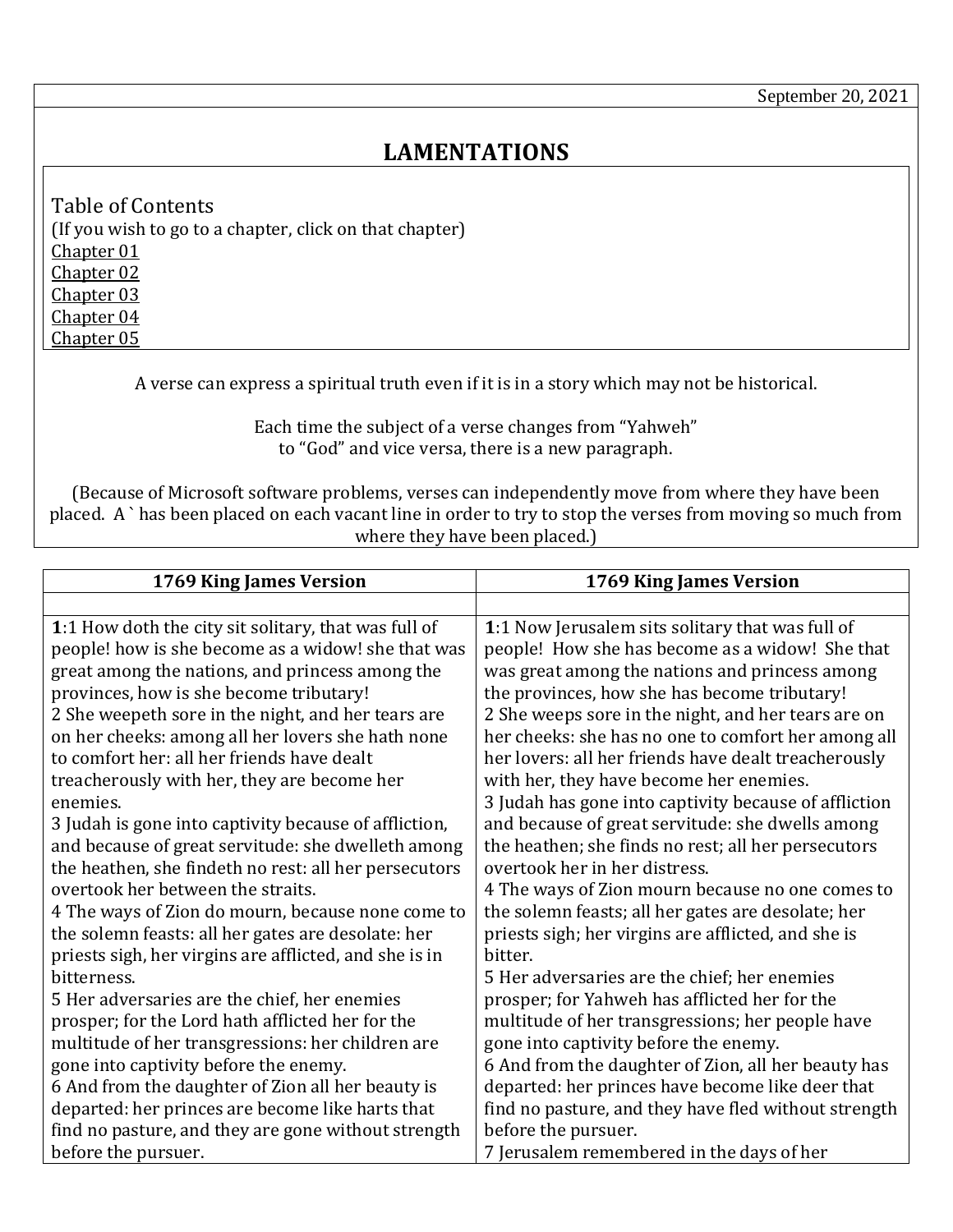| 7 Jerusalem remembered in the days of her               | affliction and of her miseries all her pleasant things |
|---------------------------------------------------------|--------------------------------------------------------|
| affliction and of her miseries all her pleasant things  | that she had in the days of old. When her people fell  |
| that she had in the days of old, when her people fell   | into the hand of the enemy, and no one helped her,     |
| into the hand of the enemy, and none did help her:      | her adversaries saw her and mocked at her              |
| the adversaries saw her, and did mock at her            | Sabbaths.                                              |
| sabbaths.                                               |                                                        |
|                                                         | 8 Jerusalem has grievously sinned; therefore she       |
| 8 Jerusalem hath grievously sinned; therefore she is    | has been removed; all that honored her despise her     |
| removed: all that honoured her despise her,             | because they have seen her nakedness; yes, she         |
| because they have seen her nakedness: yea, she          | sighs, and turns backward.                             |
| sigheth, and turneth backward.                          | 9 Her filthiness is in her skirts; she does not        |
| 9 Her filthiness is in her skirts; she remembereth      | remember her last end; therefore she came down         |
| not her last end; therefore she came down               | tragically; she had no comforter. O Yahweh, behold     |
| wonderfully: she had no comforter. O Lord, behold       | my affliction, for the enemy has magnified             |
| my affliction: for the enemy hath magnified himself.    | themselves.                                            |
| 10 The adversary hath spread out his hand upon all      | 10 The adversary has spread out his hand upon all      |
| her pleasant things: for she hath seen that the         | her pleasant things, for she has seen that the         |
| heathen entered into her sanctuary, whom thou           | heathen entered into her sanctuary, whom You           |
| didst command that they should not enter into thy       | commanded that they should not enter into Your         |
| congregation.                                           | congregation.                                          |
| 11 All her people sigh, they seek bread; they have      | 11 All her people sigh; they seek food; they have      |
| given their pleasant things for meat to relieve the     | given their pleasant things for food to relieve the    |
| soul: see, O Lord, and consider; for I am become vile.  | soul; see, O Yahweh, and consider; for I (Jerusalem)   |
|                                                         | have become vile.                                      |
| 12 & Is it nothing to you, all ye that pass by? behold, | 12 Is it nothing to you, all you that pass by? Behold, |
| and see if there be any sorrow like unto my sorrow,     | and see if there is any sorrow like my (Jerusalem's)   |
| which is done unto me, wherewith the Lord hath          | sorrow, which is done to me, with which Yahweh         |
| afflicted me in the day of his fierce anger.            | has afflicted me in the day of His fierce anger.       |
|                                                         | 13 From above He has sent a fire into my               |
| 13 From above hath he sent fire into my bones, and      | (Jerusalem's) bones, and it prevails against them:     |
| it prevaileth against them: he hath spread a net for    | He has spread a net for my feet; He has turned me      |
| my feet, he hath turned me back: he hath made me        | back; He has made me desolate and faint all the day.   |
| desolate and faint all the day.                         | 14 The yoke of my transgressions is bound by Him;      |
| 14 The yoke of my transgressions is bound by his        | they are wreathed, and have come upon my neck;         |
| hand: they are wreathed, and come up upon my            | He has made my strength to fall, Yahweh has            |
| neck: he hath made my strength to fall, the LORD        | delivered me into their hands, from whom I am not      |
| hath delivered me into their hands, from whom I am      | able to rise up.                                       |
| not able to rise up.                                    | 15 Yahweh has had all my mighty soldiers trampled      |
| 15 The LORD hath trodden under foot all my mighty       | under foot in the midst of me; He has called an        |
| men in the midst of me: he hath called an assembly      | assembly against me to crush my young persons;         |
| against me to crush my young men: the LORD hath         | Yahweh has crushed the virgin, the daughter of         |
| trodden the virgin, the daughter of Judah, as in a      | Judah, as in a winepress.                              |
| winepress.                                              | 16 For these things I weep; my eye, my eye runs        |
| 16 For these things I weep; mine eye, mine eye          | down with water because the comforter that should      |
| runneth down with water, because the comforter          | relieve my soul is far from me; my children are        |
| that should relieve my soul is far from me: my          | desolate because the enemy prevailed.                  |
| children are desolate, because the enemy prevailed.     | 17 Zion (Jerusalem) spreads forth her hands, and       |
| 17 Zion spreadeth forth her hands, and there is         | there is no one to comfort her; Yahweh has             |
|                                                         | ◠                                                      |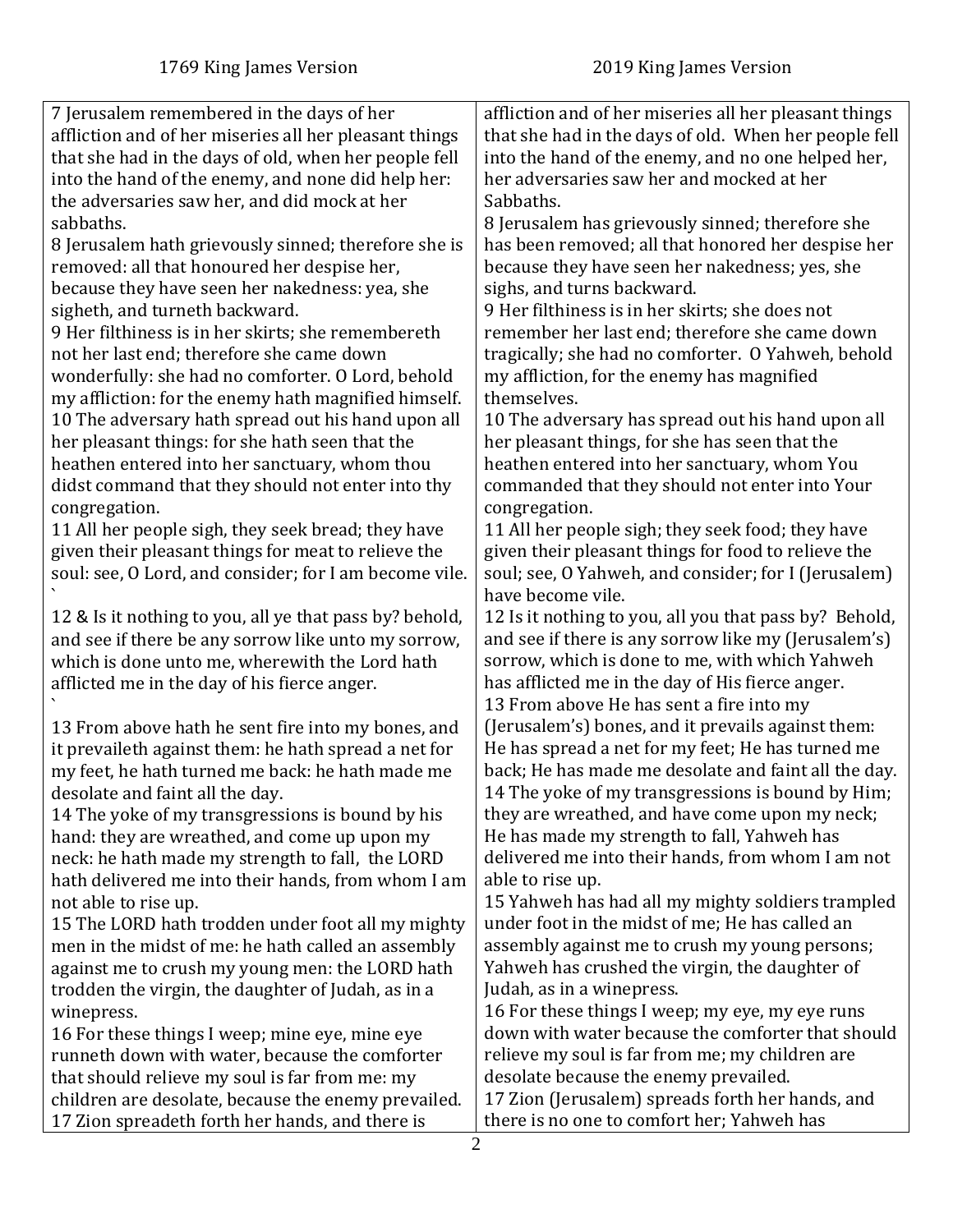4 He has caused the enemy to bend his bow; He was an adversary and killed all who were pleasant to the eye in the temple of the daughter of Zion (which

| none to comfort her: the Lord hath commanded<br>concerning Jacob, that his adversaries should be<br>round about him: Jerusalem is as a menstruous<br>woman among them.<br>18 & The LORD is righteous; for I have rebelled<br>against his commandment: hear, I pray you, all<br>people, and behold my sorrow: my virgins and my<br>young men are gone into captivity.<br>19 I called for my lovers, but they deceived me: my<br>priests and mine elders gave up the ghost in the<br>city, while they sought their meat to relieve their<br>souls.<br>20 Behold, O LORD; for I am in distress: my bowels<br>are troubled; mine heart is turned within me; for I<br>have grievously rebelled: abroad the sword<br>bereaveth, at home there is as death.<br>21 They have heard that I sigh: there is none to<br>comfort me: all mine enemies have heard of my<br>trouble; they are glad that thou hast done it: thou<br>wilt bring the day that thou hast called, and they<br>shall be like unto me.<br>22 Let all their wickedness come before thee; and<br>do unto them, as thou hast done unto me for all my<br>transgressions: for my sighs are many, and my heart<br>is faint. | commanded concerning Jacob, that his adversaries<br>should be around him: Jerusalem is as a filthy thing<br>among these adversaries.<br>18 & Yahweh is righteous, for I (Jerusalem) have<br>rebelled against His commandment; hear, I pray<br>you, all people, and behold my sorrow; my virgins,<br>indeed my young people have gone into captivity.<br>19 I called for my lovers, but they deceived me; my<br>priests and my elders gave up the ghost in the city<br>while they sought food to relieve their souls.<br>20 Behold, O Yahweh; for I am in distress; my<br>stomach is churning; my heart has turned within<br>me; for I have grievously rebelled; abroad the<br>sword grieves; at home there is as death.<br>21 They have heard that I sigh; there is no one to<br>comfort me; all my enemies have heard of my<br>trouble; they are glad that You have done it. You<br>will bring the day that You have called, and they<br>shall be like me.<br>22 Let all their wickedness come before You; and do<br>to them, as You have done to me (Jerusalem) for all<br>my transgressions; for my sighs are many, and my<br>heart is faint. |
|---------------------------------------------------------------------------------------------------------------------------------------------------------------------------------------------------------------------------------------------------------------------------------------------------------------------------------------------------------------------------------------------------------------------------------------------------------------------------------------------------------------------------------------------------------------------------------------------------------------------------------------------------------------------------------------------------------------------------------------------------------------------------------------------------------------------------------------------------------------------------------------------------------------------------------------------------------------------------------------------------------------------------------------------------------------------------------------------------------------------------------------------------------------------------------|--------------------------------------------------------------------------------------------------------------------------------------------------------------------------------------------------------------------------------------------------------------------------------------------------------------------------------------------------------------------------------------------------------------------------------------------------------------------------------------------------------------------------------------------------------------------------------------------------------------------------------------------------------------------------------------------------------------------------------------------------------------------------------------------------------------------------------------------------------------------------------------------------------------------------------------------------------------------------------------------------------------------------------------------------------------------------------------------------------------------------------------------------|
|                                                                                                                                                                                                                                                                                                                                                                                                                                                                                                                                                                                                                                                                                                                                                                                                                                                                                                                                                                                                                                                                                                                                                                                 |                                                                                                                                                                                                                                                                                                                                                                                                                                                                                                                                                                                                                                                                                                                                                                                                                                                                                                                                                                                                                                                                                                                                                  |
| 2:1 How hath the LORD covered the daughter of<br>Zion with a cloud in his anger, and cast down from<br>heaven unto the earth the beauty of Israel, and<br>remembered not his footstool in the day of his<br>anger!                                                                                                                                                                                                                                                                                                                                                                                                                                                                                                                                                                                                                                                                                                                                                                                                                                                                                                                                                              | 2:1 How has Yahweh covered the daughter of Zion<br>with a cloud in His anger and cast down from the<br>heavens to the earth the beauty of Israel! And He<br>has not remembered Jerusalem (the primary place<br>of His presence on the earth) in the day of His<br>anger!                                                                                                                                                                                                                                                                                                                                                                                                                                                                                                                                                                                                                                                                                                                                                                                                                                                                         |
| 2 The LORD hath swallowed up all the habitations<br>of Jacob, and hath not pitied: he hath thrown down<br>in his wrath the strong holds of the daughter of<br>Judah; he hath brought them down to the ground:<br>he hath polluted the kingdom and the princes<br>thereof.<br>3 He hath cut off in his fierce anger all the horn of<br>Israel: he hath drawn back his right hand from                                                                                                                                                                                                                                                                                                                                                                                                                                                                                                                                                                                                                                                                                                                                                                                            | 2 Yahweh has swallowed up all the habitations of<br>Jacob (Jerusalem) and has not pitied: He has thrown<br>down in His wrath the strong holds of the daughter<br>of Judah (Jerusalem); He has brought them down to<br>the ground; He has polluted the kingdom and its<br>princes.<br>3 He has cut off in his fierce anger all the horn of<br>Israel (Jerusalem); He has drawn back His support                                                                                                                                                                                                                                                                                                                                                                                                                                                                                                                                                                                                                                                                                                                                                   |

<span id="page-2-0"></span>Israel: he hath drawn back his right hand from before the enemy, and he burned against Jacob like a flaming fire, which devoureth round about. ` from before the enemy, and He burned against Jacob (Jerusalem) like a flaming fire, which devours around it.

4 He hath bent his bow like an enemy: he stood with his right hand as an adversary, and slew all that were pleasant to the eye in the tabernacle of the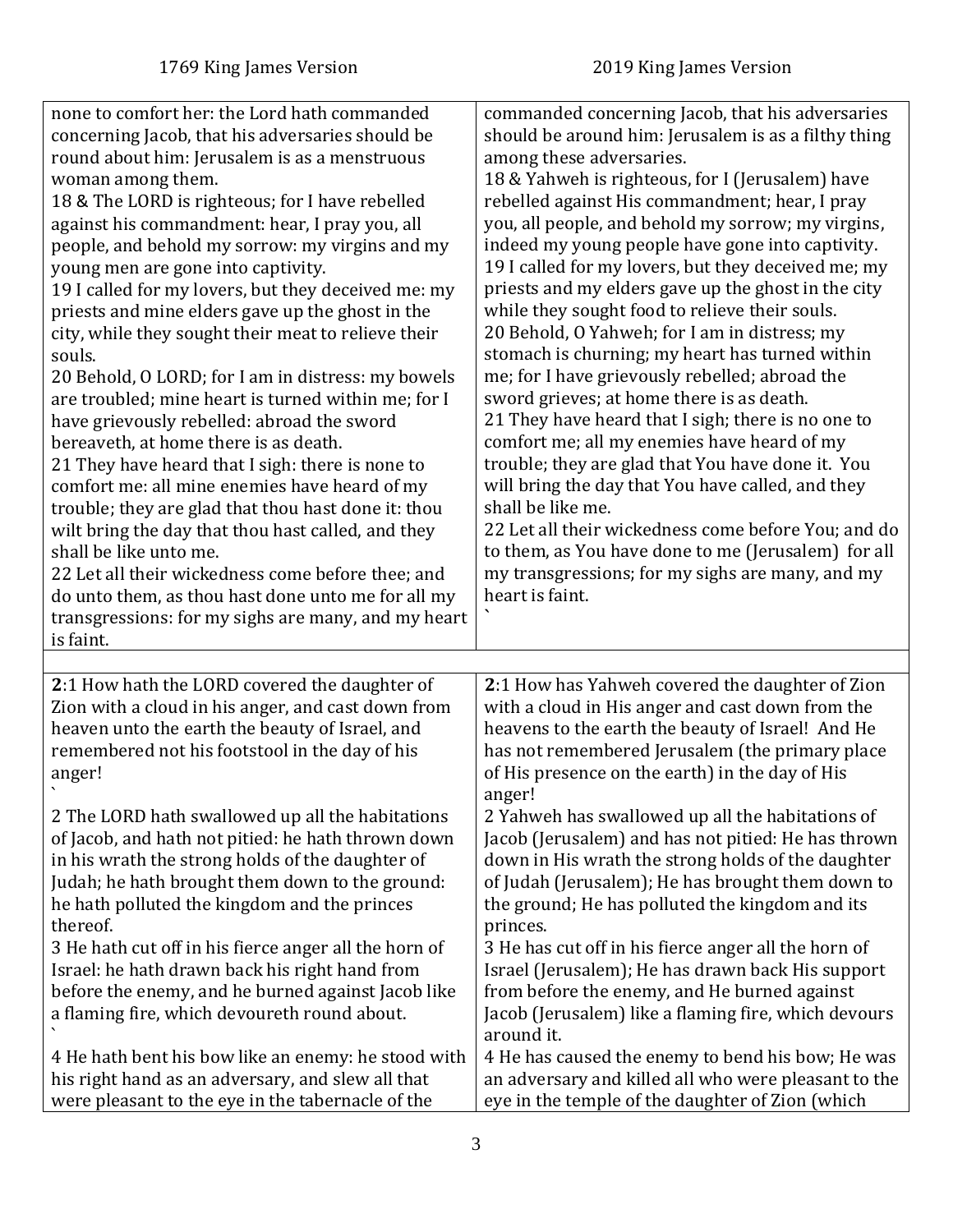daughter of Zion: he poured out his fury like fire. 5 The LORD was as an enemy: he hath swallowed up Israel, he hath swallowed up all her palaces: he hath destroyed his strong holds, and hath increased in the daughter of Judah mourning and lamentation. 6 And he hath violently taken away his tabernacle, as if it were of a garden: he hath destroyed his places of the assembly: the Lord hath caused the solemn feasts and sabbaths to be forgotten in Zion, and hath despised in the indignation of his anger the king and the priest.

7 The LORD hath cast off his altar, he hath abhorred his sanctuary, he hath given up into the hand of the enemy the walls of her palaces; they have made a noise in the house of the Lord, as in the day of a solemn feast.

8 The Lord hath purposed to destroy the wall of the daughter of Zion: he hath stretched out a line, he hath not withdrawn his hand from destroying: therefore he made the rampart and the wall to lament; they languished together.

9 Her gates are sunk into the ground; he hath destroyed and broken her bars: her king and her princes are among the Gentiles: the law is no more; her prophets also find no vision from the Lord. 10 The elders of the daughter of Zion sit upon the ground, and keep silence: they have cast up dust upon their heads; they have girded themselves with sackcloth: the virgins of Jerusalem hang down their heads to the ground.

11 Mine eyes do fail with tears, my bowels are troubled, my liver is poured upon the earth, for the destruction of the daughter of my people; because the children and the sucklings swoon in the streets of the city.

12 They say to their mothers, Where is corn and wine? when they swooned as the wounded in the streets of the city, when their soul was poured out into their mothers' bosom.

13 What thing shall I take to witness for thee? what thing shall I liken to thee, O daughter of Jerusalem? what shall I equal to thee, that I may comfort thee, O virgin daughter of Zion? for thy breach is great like the sea: who can heal thee?

14 Thy prophets have seen vain and foolish things for thee: and they have not discovered thine iniquity, to turn away thy captivity; but have seen

was in Jerusalem); He poured out His fury like fire. 5 Yahweh was an enemy; He has swallowed up Israel; He has swallowed up all her palaces; He has destroyed His strong holds, and has increased in the daughter of Judah mourning and lamentation. 6 And He has violently taken away His temple as if it were a garden; He has destroyed His places of the assembly; Yahweh has caused the solemn feasts and Sabbaths to be forgotten in Zion (Jerusalem) and has despised in the indignation of His anger the king and the priest.

7 Yahweh has cast off His altar; He has abhorred His sanctuary, He has given up into the hand of the enemy the walls of her palaces; they have made a noise in the temple of Yahweh, as in the day of a solemn feast.

8 Yahweh has purposed to destroy the wall of the daughter of Zion; He has stretched out a line; He has not ceased from destroying; therefore, He made the rampart and the wall to lament; they languished together.

9 Her gates are sunk into the ground; He has destroyed and broken her bars; her king and her princes are among the Gentiles; the law is no more; her prophets also find no vision from Yahweh. 10 The elders of the daughter of Zion sit upon the ground and keep silence; they have cast up dust upon their heads; they have girded themselves with sackcloth; the virgins of Jerusalem hang down their heads to the ground.

11 My eyes fail with tears; my stomach is churning; my heart is poured out upon the earth, for the destruction of the daughter of my people because the children and the sucklings swoon in the streets of the city.

12 They say to their mothers, "Where are grain and wine?" They swooned as the wounded in the streets of the city, when their soul was poured out into their mothers' bosom.

13 What thing shall I take to witness for you? What thing shall I liken to you, O Jerusalem? What shall I equal to you, that I may comfort you, O virgin daughter of Zion? For your breach is great like the sea. Who can heal you?

14 Your prophets have seen vain and foolish things for you; and they have not discovered your iniquity, to turn away your captivity, but have seen for you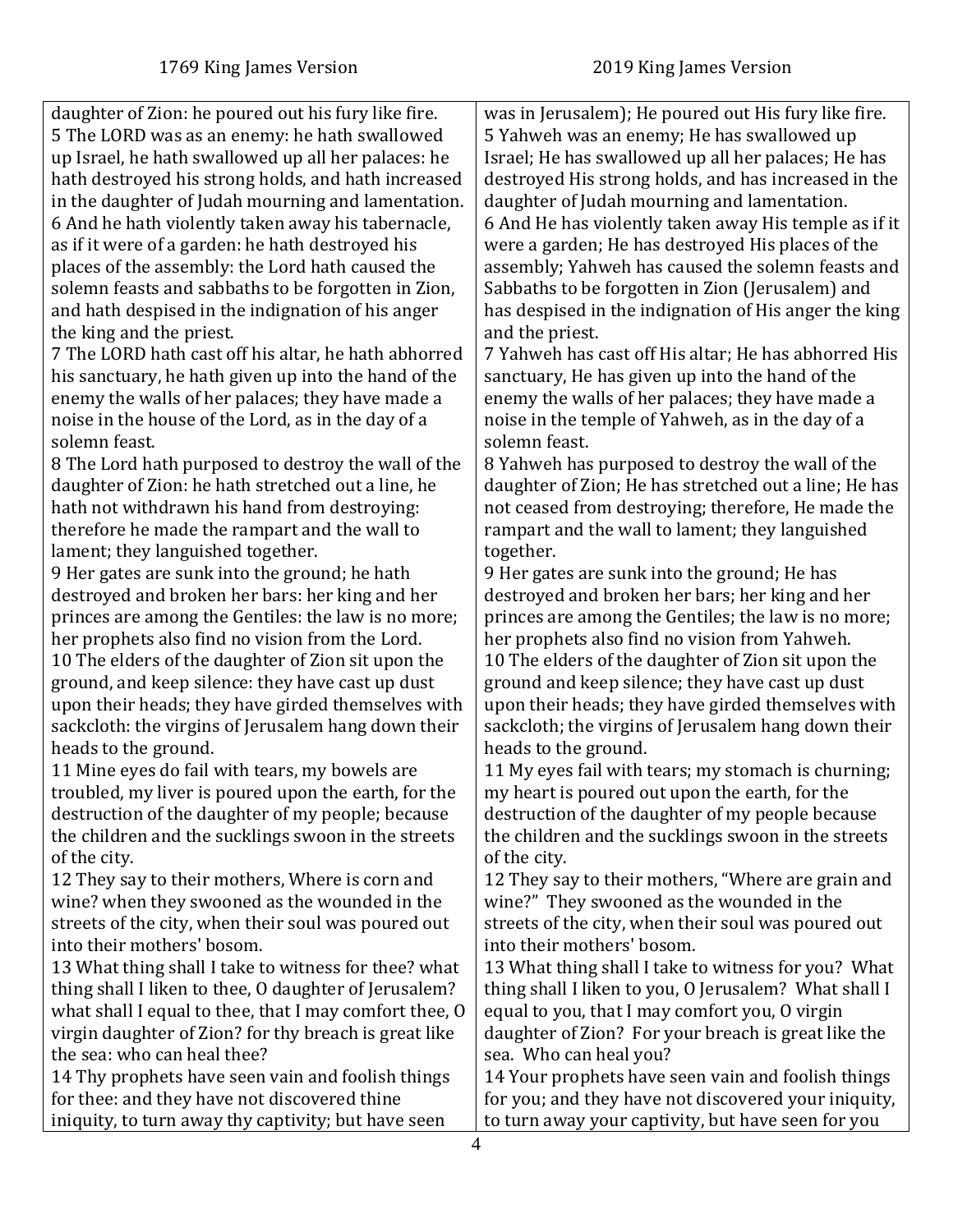<span id="page-4-0"></span>

| false burdens and causes of banishment.<br>15 All that pass by clap their hands at thee; they<br>hiss and wag their head at the daughter of<br>Jerusalem, saying, Is this the city that men call The<br>city that people call 'The perfection of beauty, the<br>perfection of beauty, The joy of the whole earth?<br>joy of the whole earth?'<br>16 All thine enemies have opened their mouth<br>16 All your enemies have opened their mouth<br>against thee: they hiss and gnash the teeth: they say,<br>We have swallowed her up: certainly this is the day<br>that we looked for; we have found, we have seen it.<br>17 The Lord hath done that which he had devised;<br>he hath fulfilled his word that he had commanded in<br>has fulfilled His word that He had commanded in<br>the days of old: he hath thrown down, and hath not<br>the days of old. He has thrown down and has not<br>pitied: and he hath caused thine enemy to rejoice<br>pitied, and He has caused your enemy to rejoice<br>over thee, he hath set up the horn of thine<br>over you; He has strengthened the horn of your<br>adversaries.<br>adversaries.<br>18 Their heart cried unto the LORD, O wall of the<br>18 Their heart cried out to Yahweh, O wall of the<br>daughter of Zion, let tears run down like a river day<br>and night: give thyself no rest; let not the apple of<br>and night; do not give yourself any rest; let not the<br>thine eye cease.<br>apple of your eye cease.<br>19 Arise, cry out in the night: in the beginning of the<br>watches pour out thine heart like water before the<br>watches pour out your heart like water before<br>face of the LORD: lift up thy hands toward him for<br>Yahweh; lift up your hands toward Him for the life<br>of your young children who faint for hunger at the<br>the life of thy young children, that faint for hunger<br>in the top of every street.<br>top of every street.<br>20 & Behold, O LORD, and consider to whom thou<br>20 Behold, O Yahweh, and consider to whom You<br>have done this. Shall the women eat their fruit and<br>hast done this. Shall the women eat their fruit, and<br>their young children? Shall the priest and the<br>children of a span long? shall the priest and the<br>prophet be slain in the sanctuary of Yahweh?<br>prophet be slain in the sanctuary of the LORD?<br>21 The young and the old lie on the ground in the<br>21 The young and the old lie on the ground in the<br>streets: my virgins and my young men are fallen by<br>by the sword; You have slain them in the day of<br>the sword; thou hast slain them in the day of thine<br>Your anger; You have killed and not pitied them.<br>anger; thou hast killed, and not pitied.<br>22 You have called as in a solemn day the terrors<br>22 Thou hast called as in a solemn day my terrors<br>around me so that in the day of Yahweh's anger no<br>round about, so that in the day of the LORD's anger<br>one escaped nor remained; those that I have<br>none escaped nor remained: those that I have<br>swaddled and brought up hath mine enemy<br>consumed.<br>3:1 I am the man that hath seen affliction by the rod<br>of Yahweh's wrath.<br>of his wrath. |                                                  |                                                                                                                                                                                                                                                                                                                                                                                                                                                                                                                                                                          |
|-----------------------------------------------------------------------------------------------------------------------------------------------------------------------------------------------------------------------------------------------------------------------------------------------------------------------------------------------------------------------------------------------------------------------------------------------------------------------------------------------------------------------------------------------------------------------------------------------------------------------------------------------------------------------------------------------------------------------------------------------------------------------------------------------------------------------------------------------------------------------------------------------------------------------------------------------------------------------------------------------------------------------------------------------------------------------------------------------------------------------------------------------------------------------------------------------------------------------------------------------------------------------------------------------------------------------------------------------------------------------------------------------------------------------------------------------------------------------------------------------------------------------------------------------------------------------------------------------------------------------------------------------------------------------------------------------------------------------------------------------------------------------------------------------------------------------------------------------------------------------------------------------------------------------------------------------------------------------------------------------------------------------------------------------------------------------------------------------------------------------------------------------------------------------------------------------------------------------------------------------------------------------------------------------------------------------------------------------------------------------------------------------------------------------------------------------------------------------------------------------------------------------------------------------------------------------------------------------------------------------------------------------------------------------------------------------------------------------------------------------------------------------------------------------------------------------------------------------------------------------------------------------------------------------------------------------------------------------------------------------------------------------------------------------------------------------------------------------------------------------------------------------------------------------------------------------------------------|--------------------------------------------------|--------------------------------------------------------------------------------------------------------------------------------------------------------------------------------------------------------------------------------------------------------------------------------------------------------------------------------------------------------------------------------------------------------------------------------------------------------------------------------------------------------------------------------------------------------------------------|
|                                                                                                                                                                                                                                                                                                                                                                                                                                                                                                                                                                                                                                                                                                                                                                                                                                                                                                                                                                                                                                                                                                                                                                                                                                                                                                                                                                                                                                                                                                                                                                                                                                                                                                                                                                                                                                                                                                                                                                                                                                                                                                                                                                                                                                                                                                                                                                                                                                                                                                                                                                                                                                                                                                                                                                                                                                                                                                                                                                                                                                                                                                                                                                                                                 | for thee false burdens and causes of banishment. | 15 All that pass by clap their hands at you; they hiss<br>and wag their head at Jerusalem, saying, "Is this the<br>against you; they hiss and gnash the teeth; they say,<br>"We have swallowed her up; certainly this is the day<br>that we looked for; we have found; we have seen it.<br>17 Yahweh has done that which He had devised; He<br>daughter of Zion; let tears run down like a river day<br>19 Arise, cry out in the night; at the beginning of the<br>streets; my virgins and my young people have fallen<br>swaddled and brought up my enemy has consumed. |
|                                                                                                                                                                                                                                                                                                                                                                                                                                                                                                                                                                                                                                                                                                                                                                                                                                                                                                                                                                                                                                                                                                                                                                                                                                                                                                                                                                                                                                                                                                                                                                                                                                                                                                                                                                                                                                                                                                                                                                                                                                                                                                                                                                                                                                                                                                                                                                                                                                                                                                                                                                                                                                                                                                                                                                                                                                                                                                                                                                                                                                                                                                                                                                                                                 |                                                  |                                                                                                                                                                                                                                                                                                                                                                                                                                                                                                                                                                          |
| 2 He has led me and brought me into darkness but<br>2 He hath led me, and brought me into darkness, but<br>not into light.<br>not into light.<br>3 Surely against me is he turned; he turneth his<br>hand against me all the day.<br>against me all the day.<br>4 My flesh and my skin hath he made old; he hath<br>4 He has made my flesh and my skin old; He has<br>broken my bones.<br>broken my bones.                                                                                                                                                                                                                                                                                                                                                                                                                                                                                                                                                                                                                                                                                                                                                                                                                                                                                                                                                                                                                                                                                                                                                                                                                                                                                                                                                                                                                                                                                                                                                                                                                                                                                                                                                                                                                                                                                                                                                                                                                                                                                                                                                                                                                                                                                                                                                                                                                                                                                                                                                                                                                                                                                                                                                                                                      |                                                  | 3:1 I am the man who has seen affliction by the rod<br>3 Surely He has turned against me; He turns Himself                                                                                                                                                                                                                                                                                                                                                                                                                                                               |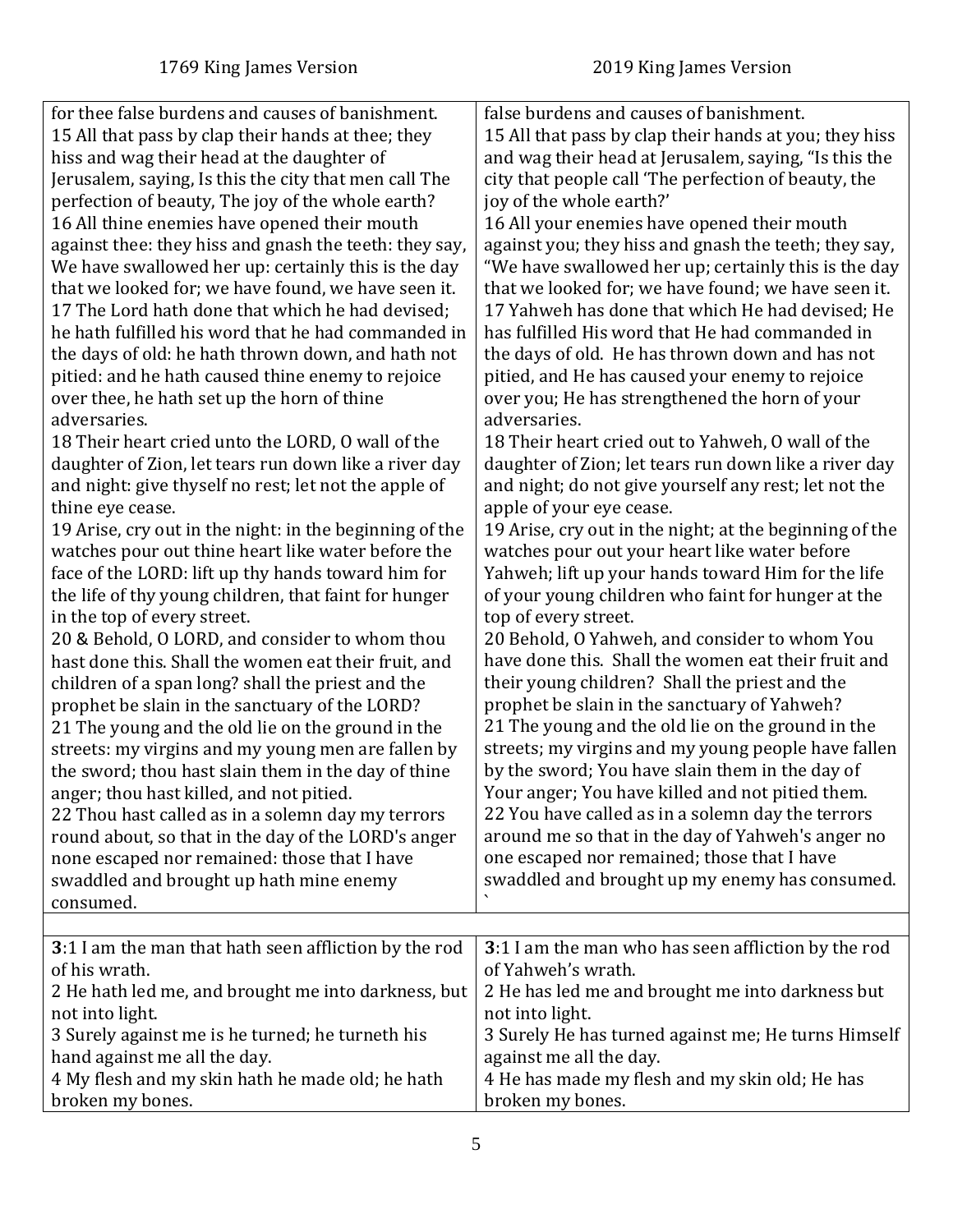| 5 He hath builded against me, and compassed me        | 5 He has built against me and encompassed me with      |
|-------------------------------------------------------|--------------------------------------------------------|
| with gall and travail.                                | gall and travail.                                      |
| 6 He hath set me in dark places, as they that be dead | 6 He has set me in dark places, as those who are       |
| of old.                                               | dead of old.                                           |
| 7 He hath hedged me about, that I cannot get out: he  | 7 He has hedged me about so that I cannot get out;     |
| hath made my chain heavy.                             | He has made my chain heavy.                            |
| 8 Also when I cry and shout, he shutteth out my       | 8 Also, when I cry out and shout, He shuts out my      |
| prayer.                                               | prayer.                                                |
| 9 He hath inclosed my ways with hewn stone, he        | 9 He has enclosed my ways with hewn stone; He has      |
| hath made my paths crooked.                           | made my paths crooked.                                 |
| 10 He was unto me as a bear lying in wait, and as a   | 10 He was to me as a bear lying in wait, and as a lion |
| lion in secret places.                                | in secret places.                                      |
| 11 He hath turned aside my ways, and pulled me in     | 11 He has turned aside my ways and pulled me in        |
| pieces: he hath made me desolate.                     | pieces; He has made me desolate.                       |
| 12 He hath bent his bow, and set me as a mark for     | 12 He has caused the enemy to bend his bow and         |
| the arrow.                                            | set me as a mark for the arrow.                        |
| 13 He hath caused the arrows of his quiver to enter   | 13 He has caused the arrows from the enemy's           |
| into my reins.                                        | quiver to enter into my body.                          |
| 14 I was a derision to all my people; and their song  | 14 I was a derision to all my people and their song    |
| all the day.                                          | all the day.                                           |
| 15 He hath filled me with bitterness, he hath made    | 15 He has filled me with bitterness; He has made me    |
| me drunken with wormwood.                             | drunken with wormwood.                                 |
| 16 He hath also broken my teeth with gravel stones,   | 16 He has also broken my teeth with gravel stones;     |
| he hath covered me with ashes.                        | He has covered me with ashes.                          |
| 17 And thou hast removed my soul far off from         | 17 And He has removed my soul far off from peace;      |
| peace: I forgat prosperity.                           | I forgot prosperity.                                   |
| 18 And I said, My strength and my hope is perished    | 18 And I said, "My strength and my hope has            |
| from the Lord:                                        | perished from Yahweh;                                  |
| 19 Remembering mine affliction and my misery, the     | 19 Remembering my affliction and my misery, the        |
| wormwood and the gall.                                | wormwood, and the gall,                                |
| 20 My soul hath them still in remembrance, and is     | 20 my soul has them still in remembrance and is        |
| humbled in me.                                        | humbled in me.                                         |
| 21 This I recall to my mind, therefore have I hope.   | 21 This I recall to my mind; therefore I have hope.    |
| 22 & It is of the LORD's mercies that we are not      | 22 It is because of God's mercies that we are not      |
| consumed, because his compassions fail not.           | consumed because His compassion never ceases.          |
| 23 They are new every morning: great is thy           | 23 They are new every morning; great is His            |
| faithfulness.                                         | faithfulness.                                          |
| 24 The LORD is my portion, saith my soul; therefore   | 24 God is my portion, says my spirit; therefore I will |
| will I hope in him.                                   | hope in Him.                                           |
| 25 The LORD is good unto them that wait for him, to   | 25 God is good to those who trust in Him, to the       |
| the soul that seeketh him.                            | spirit that seeks Him.                                 |
| 26 It is good that a man should both hope and         | 26 It is good that one should both hope and quietly    |
| quietly wait for the salvation of the LORD.           | wait for the salvation of God.                         |
| 27 It is good for a man that he bear the yoke in his  | 27 It is good for people that they bear the yoke in    |
| youth.                                                | their youth.                                           |
| 28 He sitteth alone and keepeth silence, because he   | 28 They sit alone and keep silent because they have    |
| hath borne it upon him.                               | borne it upon them.                                    |
|                                                       |                                                        |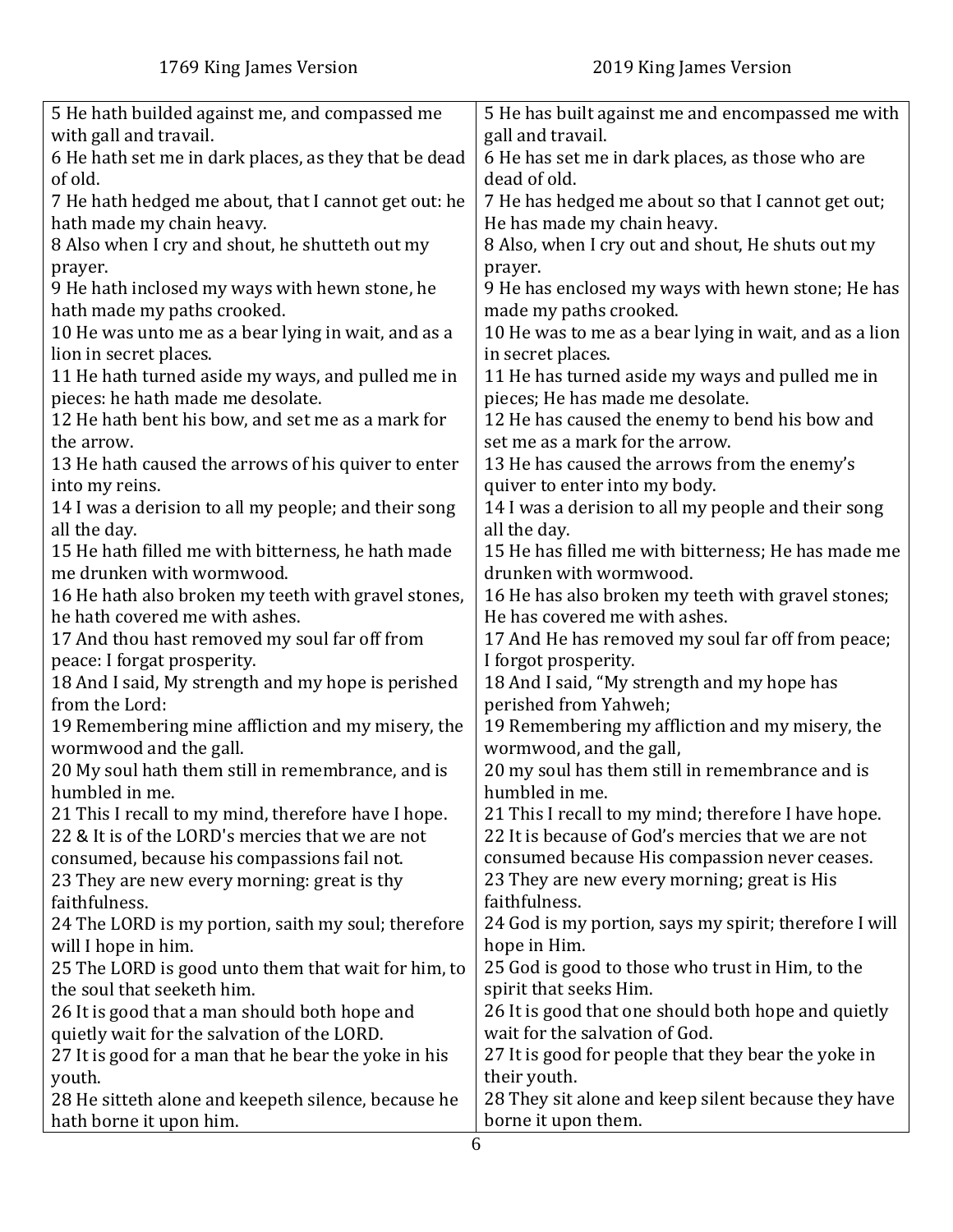| 29 He putteth his mouth in the dust; if so be there<br>29 They bow in submission, for there may still be<br>may be hope.<br>hope.<br>30 He giveth his cheek to him that smiteth him: he is<br>30 They give their cheek to the one that strikes<br>filled full with reproach.<br>them down; they are filled full with reproach.<br>31 For the LORD will not cast off for ever:<br>31 For the LORD will not cast off forever.<br>32 But though he cause grief, yet will he have<br>32 But though He causes grief, yet He will have<br>compassion according to the multitude of his<br>compassion according to the multitude of His<br>mercies.<br>mercies.<br>33 For He does not afflict willingly nor grieve<br>33 For he doth not afflict willingly nor grieve the<br>children of men.<br>people.<br>34 To crush under his feet all the prisoners of the<br>34 To crush all the prisoners of the earth,<br>35 to turn aside the right of a person before the<br>earth,<br>35 To turn aside the right of a man before the face<br>most High,<br>of the most High,<br>36 to subvert someone in their cause, God does not<br>36 To subvert a man in his cause, the LORD<br>approve.<br>approveth not.<br>37 Who is the person who prophecies, and it comes<br>37 & Who is he that saith, and it cometh to pass,<br>to pass, when God does not command it?<br>38 Out of the mouth of the most High does not evil<br>when the LORD commandeth it not?<br>38 Out of the mouth of the most High proceedeth<br>and good proceed?<br>39 Why do living people complain for the punish-<br>not evil and good?<br>ment of their sins?<br>39 Wherefore doth a living man complain, a man for<br>40 Let us search and try our ways and turn again to<br>the punishment of his sins?<br>40 Let us search and try our ways, and turn again to<br>God.<br>41 Let us lift up our heart with our hands to God in<br>the LORD.<br>the heavens.<br>41 Let us lift up our heart with our hands unto God<br>42 We have transgressed and have rebelled; You,<br>in the heavens.<br>LORD, have not pardoned.<br>42 We have transgressed and have rebelled: thou<br>43 You have covered with anger and persecuted us;<br>hast not pardoned.<br>You have slain; You have not pitied.<br>43 Thou hast covered with anger, and persecuted<br>44 You have covered Yourself with a cloud so that |
|-------------------------------------------------------------------------------------------------------------------------------------------------------------------------------------------------------------------------------------------------------------------------------------------------------------------------------------------------------------------------------------------------------------------------------------------------------------------------------------------------------------------------------------------------------------------------------------------------------------------------------------------------------------------------------------------------------------------------------------------------------------------------------------------------------------------------------------------------------------------------------------------------------------------------------------------------------------------------------------------------------------------------------------------------------------------------------------------------------------------------------------------------------------------------------------------------------------------------------------------------------------------------------------------------------------------------------------------------------------------------------------------------------------------------------------------------------------------------------------------------------------------------------------------------------------------------------------------------------------------------------------------------------------------------------------------------------------------------------------------------------------------------------------------------------------------------------------------------------------------------------------------------------------------------------------------------------------------------------------------------------------------------------------------------------------------------------------------------------------------------------------------------------------------------------------------------------------------------------------------------------------------------------------------------------------------------------------------------------------------|
|                                                                                                                                                                                                                                                                                                                                                                                                                                                                                                                                                                                                                                                                                                                                                                                                                                                                                                                                                                                                                                                                                                                                                                                                                                                                                                                                                                                                                                                                                                                                                                                                                                                                                                                                                                                                                                                                                                                                                                                                                                                                                                                                                                                                                                                                                                                                                                   |
|                                                                                                                                                                                                                                                                                                                                                                                                                                                                                                                                                                                                                                                                                                                                                                                                                                                                                                                                                                                                                                                                                                                                                                                                                                                                                                                                                                                                                                                                                                                                                                                                                                                                                                                                                                                                                                                                                                                                                                                                                                                                                                                                                                                                                                                                                                                                                                   |
|                                                                                                                                                                                                                                                                                                                                                                                                                                                                                                                                                                                                                                                                                                                                                                                                                                                                                                                                                                                                                                                                                                                                                                                                                                                                                                                                                                                                                                                                                                                                                                                                                                                                                                                                                                                                                                                                                                                                                                                                                                                                                                                                                                                                                                                                                                                                                                   |
|                                                                                                                                                                                                                                                                                                                                                                                                                                                                                                                                                                                                                                                                                                                                                                                                                                                                                                                                                                                                                                                                                                                                                                                                                                                                                                                                                                                                                                                                                                                                                                                                                                                                                                                                                                                                                                                                                                                                                                                                                                                                                                                                                                                                                                                                                                                                                                   |
|                                                                                                                                                                                                                                                                                                                                                                                                                                                                                                                                                                                                                                                                                                                                                                                                                                                                                                                                                                                                                                                                                                                                                                                                                                                                                                                                                                                                                                                                                                                                                                                                                                                                                                                                                                                                                                                                                                                                                                                                                                                                                                                                                                                                                                                                                                                                                                   |
|                                                                                                                                                                                                                                                                                                                                                                                                                                                                                                                                                                                                                                                                                                                                                                                                                                                                                                                                                                                                                                                                                                                                                                                                                                                                                                                                                                                                                                                                                                                                                                                                                                                                                                                                                                                                                                                                                                                                                                                                                                                                                                                                                                                                                                                                                                                                                                   |
|                                                                                                                                                                                                                                                                                                                                                                                                                                                                                                                                                                                                                                                                                                                                                                                                                                                                                                                                                                                                                                                                                                                                                                                                                                                                                                                                                                                                                                                                                                                                                                                                                                                                                                                                                                                                                                                                                                                                                                                                                                                                                                                                                                                                                                                                                                                                                                   |
|                                                                                                                                                                                                                                                                                                                                                                                                                                                                                                                                                                                                                                                                                                                                                                                                                                                                                                                                                                                                                                                                                                                                                                                                                                                                                                                                                                                                                                                                                                                                                                                                                                                                                                                                                                                                                                                                                                                                                                                                                                                                                                                                                                                                                                                                                                                                                                   |
|                                                                                                                                                                                                                                                                                                                                                                                                                                                                                                                                                                                                                                                                                                                                                                                                                                                                                                                                                                                                                                                                                                                                                                                                                                                                                                                                                                                                                                                                                                                                                                                                                                                                                                                                                                                                                                                                                                                                                                                                                                                                                                                                                                                                                                                                                                                                                                   |
|                                                                                                                                                                                                                                                                                                                                                                                                                                                                                                                                                                                                                                                                                                                                                                                                                                                                                                                                                                                                                                                                                                                                                                                                                                                                                                                                                                                                                                                                                                                                                                                                                                                                                                                                                                                                                                                                                                                                                                                                                                                                                                                                                                                                                                                                                                                                                                   |
|                                                                                                                                                                                                                                                                                                                                                                                                                                                                                                                                                                                                                                                                                                                                                                                                                                                                                                                                                                                                                                                                                                                                                                                                                                                                                                                                                                                                                                                                                                                                                                                                                                                                                                                                                                                                                                                                                                                                                                                                                                                                                                                                                                                                                                                                                                                                                                   |
|                                                                                                                                                                                                                                                                                                                                                                                                                                                                                                                                                                                                                                                                                                                                                                                                                                                                                                                                                                                                                                                                                                                                                                                                                                                                                                                                                                                                                                                                                                                                                                                                                                                                                                                                                                                                                                                                                                                                                                                                                                                                                                                                                                                                                                                                                                                                                                   |
|                                                                                                                                                                                                                                                                                                                                                                                                                                                                                                                                                                                                                                                                                                                                                                                                                                                                                                                                                                                                                                                                                                                                                                                                                                                                                                                                                                                                                                                                                                                                                                                                                                                                                                                                                                                                                                                                                                                                                                                                                                                                                                                                                                                                                                                                                                                                                                   |
|                                                                                                                                                                                                                                                                                                                                                                                                                                                                                                                                                                                                                                                                                                                                                                                                                                                                                                                                                                                                                                                                                                                                                                                                                                                                                                                                                                                                                                                                                                                                                                                                                                                                                                                                                                                                                                                                                                                                                                                                                                                                                                                                                                                                                                                                                                                                                                   |
|                                                                                                                                                                                                                                                                                                                                                                                                                                                                                                                                                                                                                                                                                                                                                                                                                                                                                                                                                                                                                                                                                                                                                                                                                                                                                                                                                                                                                                                                                                                                                                                                                                                                                                                                                                                                                                                                                                                                                                                                                                                                                                                                                                                                                                                                                                                                                                   |
|                                                                                                                                                                                                                                                                                                                                                                                                                                                                                                                                                                                                                                                                                                                                                                                                                                                                                                                                                                                                                                                                                                                                                                                                                                                                                                                                                                                                                                                                                                                                                                                                                                                                                                                                                                                                                                                                                                                                                                                                                                                                                                                                                                                                                                                                                                                                                                   |
|                                                                                                                                                                                                                                                                                                                                                                                                                                                                                                                                                                                                                                                                                                                                                                                                                                                                                                                                                                                                                                                                                                                                                                                                                                                                                                                                                                                                                                                                                                                                                                                                                                                                                                                                                                                                                                                                                                                                                                                                                                                                                                                                                                                                                                                                                                                                                                   |
|                                                                                                                                                                                                                                                                                                                                                                                                                                                                                                                                                                                                                                                                                                                                                                                                                                                                                                                                                                                                                                                                                                                                                                                                                                                                                                                                                                                                                                                                                                                                                                                                                                                                                                                                                                                                                                                                                                                                                                                                                                                                                                                                                                                                                                                                                                                                                                   |
|                                                                                                                                                                                                                                                                                                                                                                                                                                                                                                                                                                                                                                                                                                                                                                                                                                                                                                                                                                                                                                                                                                                                                                                                                                                                                                                                                                                                                                                                                                                                                                                                                                                                                                                                                                                                                                                                                                                                                                                                                                                                                                                                                                                                                                                                                                                                                                   |
|                                                                                                                                                                                                                                                                                                                                                                                                                                                                                                                                                                                                                                                                                                                                                                                                                                                                                                                                                                                                                                                                                                                                                                                                                                                                                                                                                                                                                                                                                                                                                                                                                                                                                                                                                                                                                                                                                                                                                                                                                                                                                                                                                                                                                                                                                                                                                                   |
|                                                                                                                                                                                                                                                                                                                                                                                                                                                                                                                                                                                                                                                                                                                                                                                                                                                                                                                                                                                                                                                                                                                                                                                                                                                                                                                                                                                                                                                                                                                                                                                                                                                                                                                                                                                                                                                                                                                                                                                                                                                                                                                                                                                                                                                                                                                                                                   |
|                                                                                                                                                                                                                                                                                                                                                                                                                                                                                                                                                                                                                                                                                                                                                                                                                                                                                                                                                                                                                                                                                                                                                                                                                                                                                                                                                                                                                                                                                                                                                                                                                                                                                                                                                                                                                                                                                                                                                                                                                                                                                                                                                                                                                                                                                                                                                                   |
|                                                                                                                                                                                                                                                                                                                                                                                                                                                                                                                                                                                                                                                                                                                                                                                                                                                                                                                                                                                                                                                                                                                                                                                                                                                                                                                                                                                                                                                                                                                                                                                                                                                                                                                                                                                                                                                                                                                                                                                                                                                                                                                                                                                                                                                                                                                                                                   |
|                                                                                                                                                                                                                                                                                                                                                                                                                                                                                                                                                                                                                                                                                                                                                                                                                                                                                                                                                                                                                                                                                                                                                                                                                                                                                                                                                                                                                                                                                                                                                                                                                                                                                                                                                                                                                                                                                                                                                                                                                                                                                                                                                                                                                                                                                                                                                                   |
|                                                                                                                                                                                                                                                                                                                                                                                                                                                                                                                                                                                                                                                                                                                                                                                                                                                                                                                                                                                                                                                                                                                                                                                                                                                                                                                                                                                                                                                                                                                                                                                                                                                                                                                                                                                                                                                                                                                                                                                                                                                                                                                                                                                                                                                                                                                                                                   |
|                                                                                                                                                                                                                                                                                                                                                                                                                                                                                                                                                                                                                                                                                                                                                                                                                                                                                                                                                                                                                                                                                                                                                                                                                                                                                                                                                                                                                                                                                                                                                                                                                                                                                                                                                                                                                                                                                                                                                                                                                                                                                                                                                                                                                                                                                                                                                                   |
|                                                                                                                                                                                                                                                                                                                                                                                                                                                                                                                                                                                                                                                                                                                                                                                                                                                                                                                                                                                                                                                                                                                                                                                                                                                                                                                                                                                                                                                                                                                                                                                                                                                                                                                                                                                                                                                                                                                                                                                                                                                                                                                                                                                                                                                                                                                                                                   |
|                                                                                                                                                                                                                                                                                                                                                                                                                                                                                                                                                                                                                                                                                                                                                                                                                                                                                                                                                                                                                                                                                                                                                                                                                                                                                                                                                                                                                                                                                                                                                                                                                                                                                                                                                                                                                                                                                                                                                                                                                                                                                                                                                                                                                                                                                                                                                                   |
|                                                                                                                                                                                                                                                                                                                                                                                                                                                                                                                                                                                                                                                                                                                                                                                                                                                                                                                                                                                                                                                                                                                                                                                                                                                                                                                                                                                                                                                                                                                                                                                                                                                                                                                                                                                                                                                                                                                                                                                                                                                                                                                                                                                                                                                                                                                                                                   |
| us: thou hast slain, thou hast not pitied.                                                                                                                                                                                                                                                                                                                                                                                                                                                                                                                                                                                                                                                                                                                                                                                                                                                                                                                                                                                                                                                                                                                                                                                                                                                                                                                                                                                                                                                                                                                                                                                                                                                                                                                                                                                                                                                                                                                                                                                                                                                                                                                                                                                                                                                                                                                        |
| 44 Thou hast covered thyself with a cloud, that our<br>our prayer would not pass through.                                                                                                                                                                                                                                                                                                                                                                                                                                                                                                                                                                                                                                                                                                                                                                                                                                                                                                                                                                                                                                                                                                                                                                                                                                                                                                                                                                                                                                                                                                                                                                                                                                                                                                                                                                                                                                                                                                                                                                                                                                                                                                                                                                                                                                                                         |
| 45 You have made us as the off-scouring and refuse<br>prayer should not pass through.                                                                                                                                                                                                                                                                                                                                                                                                                                                                                                                                                                                                                                                                                                                                                                                                                                                                                                                                                                                                                                                                                                                                                                                                                                                                                                                                                                                                                                                                                                                                                                                                                                                                                                                                                                                                                                                                                                                                                                                                                                                                                                                                                                                                                                                                             |
| in the midst of the people.<br>45 Thou hast made us as the offscouring and refuse                                                                                                                                                                                                                                                                                                                                                                                                                                                                                                                                                                                                                                                                                                                                                                                                                                                                                                                                                                                                                                                                                                                                                                                                                                                                                                                                                                                                                                                                                                                                                                                                                                                                                                                                                                                                                                                                                                                                                                                                                                                                                                                                                                                                                                                                                 |
| 46 All our enemies have opened their mouths<br>in the midst of the people.                                                                                                                                                                                                                                                                                                                                                                                                                                                                                                                                                                                                                                                                                                                                                                                                                                                                                                                                                                                                                                                                                                                                                                                                                                                                                                                                                                                                                                                                                                                                                                                                                                                                                                                                                                                                                                                                                                                                                                                                                                                                                                                                                                                                                                                                                        |
| against us.<br>46 All our enemies have opened their mouths                                                                                                                                                                                                                                                                                                                                                                                                                                                                                                                                                                                                                                                                                                                                                                                                                                                                                                                                                                                                                                                                                                                                                                                                                                                                                                                                                                                                                                                                                                                                                                                                                                                                                                                                                                                                                                                                                                                                                                                                                                                                                                                                                                                                                                                                                                        |
| 47 Fear, a snare, desolation, and destruction have<br>against us.                                                                                                                                                                                                                                                                                                                                                                                                                                                                                                                                                                                                                                                                                                                                                                                                                                                                                                                                                                                                                                                                                                                                                                                                                                                                                                                                                                                                                                                                                                                                                                                                                                                                                                                                                                                                                                                                                                                                                                                                                                                                                                                                                                                                                                                                                                 |
| 47 Fear and a snare is come upon us, desolation and<br>come upon us.                                                                                                                                                                                                                                                                                                                                                                                                                                                                                                                                                                                                                                                                                                                                                                                                                                                                                                                                                                                                                                                                                                                                                                                                                                                                                                                                                                                                                                                                                                                                                                                                                                                                                                                                                                                                                                                                                                                                                                                                                                                                                                                                                                                                                                                                                              |
| 48 My eye runs down with rivers of water for the<br>destruction.                                                                                                                                                                                                                                                                                                                                                                                                                                                                                                                                                                                                                                                                                                                                                                                                                                                                                                                                                                                                                                                                                                                                                                                                                                                                                                                                                                                                                                                                                                                                                                                                                                                                                                                                                                                                                                                                                                                                                                                                                                                                                                                                                                                                                                                                                                  |
| destruction of my people.<br>48 Mine eye runneth down with rivers of water for                                                                                                                                                                                                                                                                                                                                                                                                                                                                                                                                                                                                                                                                                                                                                                                                                                                                                                                                                                                                                                                                                                                                                                                                                                                                                                                                                                                                                                                                                                                                                                                                                                                                                                                                                                                                                                                                                                                                                                                                                                                                                                                                                                                                                                                                                    |
| 49 My tears will trickle down and not cease without<br>the destruction of the daughter of my people.                                                                                                                                                                                                                                                                                                                                                                                                                                                                                                                                                                                                                                                                                                                                                                                                                                                                                                                                                                                                                                                                                                                                                                                                                                                                                                                                                                                                                                                                                                                                                                                                                                                                                                                                                                                                                                                                                                                                                                                                                                                                                                                                                                                                                                                              |
| any intermission<br>49 Mine eye trickleth down, and ceaseth not,                                                                                                                                                                                                                                                                                                                                                                                                                                                                                                                                                                                                                                                                                                                                                                                                                                                                                                                                                                                                                                                                                                                                                                                                                                                                                                                                                                                                                                                                                                                                                                                                                                                                                                                                                                                                                                                                                                                                                                                                                                                                                                                                                                                                                                                                                                  |
| 50 till the LORD looks down and beholds from<br>without any intermission,                                                                                                                                                                                                                                                                                                                                                                                                                                                                                                                                                                                                                                                                                                                                                                                                                                                                                                                                                                                                                                                                                                                                                                                                                                                                                                                                                                                                                                                                                                                                                                                                                                                                                                                                                                                                                                                                                                                                                                                                                                                                                                                                                                                                                                                                                         |
| heaven what is happening.<br>50 Till the LORD look down, and behold from                                                                                                                                                                                                                                                                                                                                                                                                                                                                                                                                                                                                                                                                                                                                                                                                                                                                                                                                                                                                                                                                                                                                                                                                                                                                                                                                                                                                                                                                                                                                                                                                                                                                                                                                                                                                                                                                                                                                                                                                                                                                                                                                                                                                                                                                                          |
| 51 What I see affects my heart because of what is<br>heaven.                                                                                                                                                                                                                                                                                                                                                                                                                                                                                                                                                                                                                                                                                                                                                                                                                                                                                                                                                                                                                                                                                                                                                                                                                                                                                                                                                                                                                                                                                                                                                                                                                                                                                                                                                                                                                                                                                                                                                                                                                                                                                                                                                                                                                                                                                                      |
| happening to all the daughters of my city.<br>51 Mine eye affecteth mine heart because of all the                                                                                                                                                                                                                                                                                                                                                                                                                                                                                                                                                                                                                                                                                                                                                                                                                                                                                                                                                                                                                                                                                                                                                                                                                                                                                                                                                                                                                                                                                                                                                                                                                                                                                                                                                                                                                                                                                                                                                                                                                                                                                                                                                                                                                                                                 |
| 52 My enemies chased me sore, like a bird, without<br>daughters of my city.                                                                                                                                                                                                                                                                                                                                                                                                                                                                                                                                                                                                                                                                                                                                                                                                                                                                                                                                                                                                                                                                                                                                                                                                                                                                                                                                                                                                                                                                                                                                                                                                                                                                                                                                                                                                                                                                                                                                                                                                                                                                                                                                                                                                                                                                                       |
| 52 Mine enemies chased me sore, like a bird,<br>cause.                                                                                                                                                                                                                                                                                                                                                                                                                                                                                                                                                                                                                                                                                                                                                                                                                                                                                                                                                                                                                                                                                                                                                                                                                                                                                                                                                                                                                                                                                                                                                                                                                                                                                                                                                                                                                                                                                                                                                                                                                                                                                                                                                                                                                                                                                                            |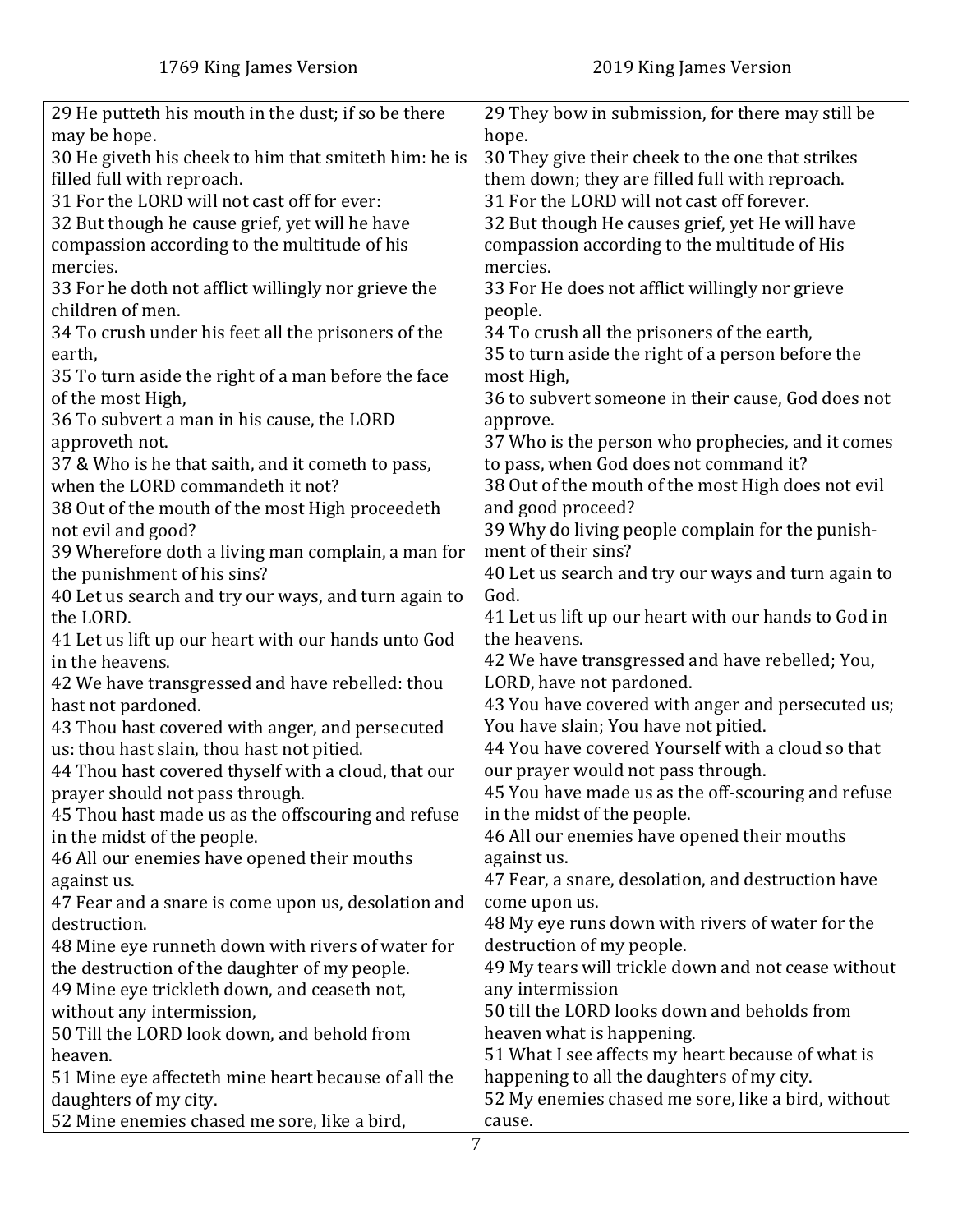<span id="page-7-0"></span>

| without cause.                                                                              | 53 They have cut off my life in the dungeon and cast                |
|---------------------------------------------------------------------------------------------|---------------------------------------------------------------------|
| 53 They have cut off my life in the dungeon, and                                            | a stone upon me.                                                    |
| cast a stone upon me.                                                                       | 54 Waters flowed over my head; then I said, "I am                   |
| 54 Waters flowed over mine head; then I said, I am                                          | cut off."                                                           |
| cut off.                                                                                    | 55 I called upon your name, O LORD, out of the low                  |
| 55 & I called upon thy name, O LORD, out of the low                                         | dungeon.                                                            |
| dungeon.                                                                                    | 56 You have heard my voice; do not hide Yourself at                 |
| 56 Thou hast heard my voice: hide not thine ear at                                          | my breathing, at my cry to You.                                     |
| my breathing, at my cry.                                                                    | 57 You came near in the day that I called upon You;                 |
| 57 Thou drewest near in the day that I called upon                                          | You said, "Do not be afraid."                                       |
| thee: thou saidst, Fear not.                                                                | 58 O God, You have pleaded the cause of my spirit;                  |
| 58 O LORD, thou hast pleaded the causes of my soul;                                         | You have redeemed my life.                                          |
| thou hast redeemed my life.                                                                 | 59 O God, You have seen my wrong; judge my cause.                   |
| 59 O LORD, thou hast seen my wrong: judge thou                                              | 60 You have seen all their vengeance and all their                  |
| my cause.                                                                                   | imaginations against me.                                            |
| 60 Thou hast seen all their vengeance and all their                                         | 61 You have heard their reproach, God, and all their                |
| imaginations against me.                                                                    | imaginations against me.                                            |
| 61 Thou hast heard their reproach, O LORD, and all                                          | 62 The lips of those who rose up against me, and                    |
| their imaginations against me;                                                              | their devices against me all day I have endured.                    |
| 62 The lips of those that rose up against me, and                                           | 63 Behold their sitting down, and their rising; I am                |
| their device against me all the day.                                                        | their music.                                                        |
| 63 Behold their sitting down, and their rising up; I                                        | 64 Render to them a recompense, O LORD,                             |
| am their musick.                                                                            | according to the work of their hands.                               |
| 64 & Render unto them a recompence, O LORD,                                                 | 65 Give them sorrow of heart, Your curse to them.                   |
|                                                                                             | 66 Persecute and destroy them in anger from under                   |
| according to the work of their hands.<br>65 Give them sorrow of heart, thy curse unto them. | the heavens of the LORD.                                            |
|                                                                                             |                                                                     |
| 66 Persecute and destroy them in anger from under<br>the heavens of the LORD.               | $\overline{\phantom{a}}$                                            |
|                                                                                             |                                                                     |
| 4:1 How is the gold become dim! how is the most                                             | 4:1 How has the gold become dim! How has the                        |
| fine gold changed! the stones of the sanctuary are                                          | finest gold changed! The stones of the sanctuary                    |
| poured out in the top of every street.                                                      | are poured out at the top of every street.                          |
| 2 The precious sons of Zion, comparable to fine                                             | 2 The precious offspring of Zion, comparable to fine                |
| gold, how are they esteemed as earthen pitchers,                                            | gold, are esteemed as earthen pitchers, the work of                 |
| the work of the hands of the potter!                                                        | the hands of the potter!                                            |
| 3 Even the sea monsters draw out the breast, they                                           | 3 Even the sea monsters draw out the breast; they                   |
| give suck to their young ones: the daughter of my                                           | give suck to their young ones; my people have                       |
| people is become cruel, like the ostriches in the                                           | become cruel like the ostriches in the wilderness.                  |
| wilderness.                                                                                 | 4 The tongue of the sucking children cling to the                   |
| 4 The tongue of the sucking child cleaveth to the                                           | roof of their mouth because of their thirst; the                    |
| roof of his mouth for thirst: the young children ask                                        | young children ask for bread, and no person breaks                  |
| bread, and no man breaketh it unto them.                                                    | it for them.                                                        |
| 5 They that did feed delicately are desolate in the                                         | 5 Those who fed delicately are desolate in the                      |
| streets: they that were brought up in scarlet                                               |                                                                     |
| embrace dunghills.                                                                          | streets; those who were brought up in scarlet<br>embrace dunghills. |
|                                                                                             |                                                                     |
| 6 For the punishment of the iniquity of the daughter                                        | 6 For the punishment of the iniquity of my people is                |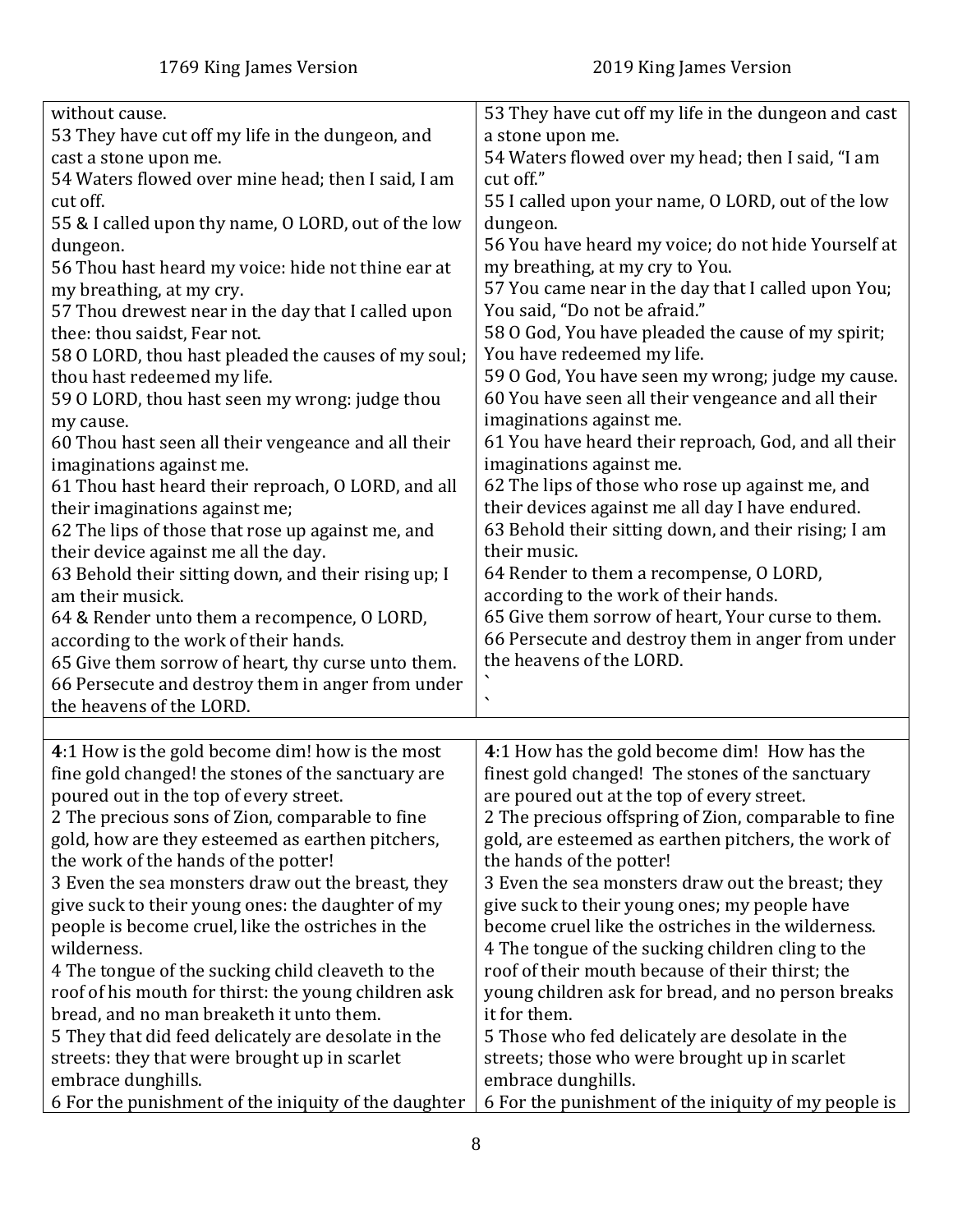| of my people is greater than the punishment of the      | greater than the punishment of the sin of Sodom,         |
|---------------------------------------------------------|----------------------------------------------------------|
| sin of Sodom, that was overthrown as in a moment,       | that was overthrown as in a moment; and no hands         |
| and no hands stayed on her.                             | remained on her.                                         |
| 7 Her Nazarites were purer than snow, they were         | 7 Her Nazarites (princes) were purer than snow;          |
| whiter than milk, they were more ruddy in body          | they were whiter than milk; they were healthier          |
| than rubies, their polishing was of sapphire:           | redder in body than rubies; their polishing was of       |
|                                                         | sapphire.                                                |
| 8 Their visage is blacker than a coal; they are not     | 8 Their visage is blacker than coal; they are not        |
| known in the streets: their skin cleaveth to their      | known in the streets; their skin clings to their         |
| bones; it is withered, it is become like a stick.       | bones; it is withered; it has become like a stick.       |
| 9 They that be slain with the sword are better than     | 9 Those who are slain by the sword are better than       |
| they that be slain with hunger: for these pine away,    | those who are slain by hunger; for the latter pine       |
| stricken through for want of the fruits of the field.   | away, stricken through for lack of the fruits of the     |
|                                                         | field.                                                   |
| 10 The hands of the pitiful women have sodden           | 10 The hands of the pitiful women have boiled their      |
| their own children: they were their meat in the         | own children; they were their meat in the                |
| destruction of the daughter of my people.               | destruction of my people.                                |
| 11 The LORD hath accomplished his fury; he hath         | 11 Yahweh has accomplished His fury; He has              |
| poured out his fierce anger, and hath kindled a fire    | poured out His fierce anger and has kindled a fire in    |
| in Zion, and it hath devoured the foundations           | Zion; and it has devoured the foundations of Zion.       |
| thereof.                                                | 12 The kings of the earth and all the inhabitants of     |
| 12 The kings of the earth, and all the inhabitants of   | the world would not have believed that the               |
| the world, would not have believed that the             | adversary and the enemy could have entered into          |
| adversary and the enemy should have entered into        | the gates of Jerusalem.                                  |
| the gates of Jerusalem.                                 | 13 It happened because of the sins of her prophets,      |
| 13 & For the sins of her prophets, and the iniquities   | and the iniquities of her priests who have shed the      |
| of her priests, that have shed the blood of the just in | blood of the just in the midst of her.                   |
| the midst of her,                                       | 14 The prophets and priests have wandered as             |
| 14 They have wandered as blind men in the streets,      | blind people in the streets; they were covered with      |
| they have polluted themselves with blood, so that       | blood so that people could not touch their garments      |
| men could not touch their garments.                     | and remain ritually pure.                                |
| 15 They cried unto them, Depart ye; it is unclean;      | 15 The people cried to them, "Depart; unclean;           |
| depart, depart, touch not: when they fled away and      | depart, depart, touch not." When the prophets and        |
| wandered, they said among the heathen, They shall       | priests fled away and wandered, the heathen said,        |
| no more sojourn there.                                  | "They shall sojourn here no longer."                     |
| 16 The anger of the LORD hath divided them; he          | 16 The anger of Yahweh has divided them; He will         |
| will no more regard them: they respected not the        | not regard them any more; they did not respect the       |
| persons of the priests, they favoured not the elders.   | persons of the priests; they did not favor the elders.   |
| 17 As for us, our eyes as yet failed for our vain help: | 17 As for us, our eyes failed, looking in vain for help; |
| in our watching we have watched for a nation that       | in our watching, we have watched for a nation that       |
| could not save us.                                      | could not save us.                                       |
| 18 They hunt our steps, that we cannot go in our        | 18 The enemy hunt our steps so that we cannot go         |
| streets: our end is near, our days are fulfilled; for   | in our streets; our end is near; our days are fulfilled, |
| our end is come.                                        | for our end has come.                                    |
| 19 Our persecutors are swifter than the eagles of       | 19 Our persecutors are swifter than the eagles of        |
| the heaven: they pursued us upon the mountains,         | the heavens; they pursued us upon the mountains;         |
| they laid wait for us in the wilderness.                | they laid wait for us in the wilderness.                 |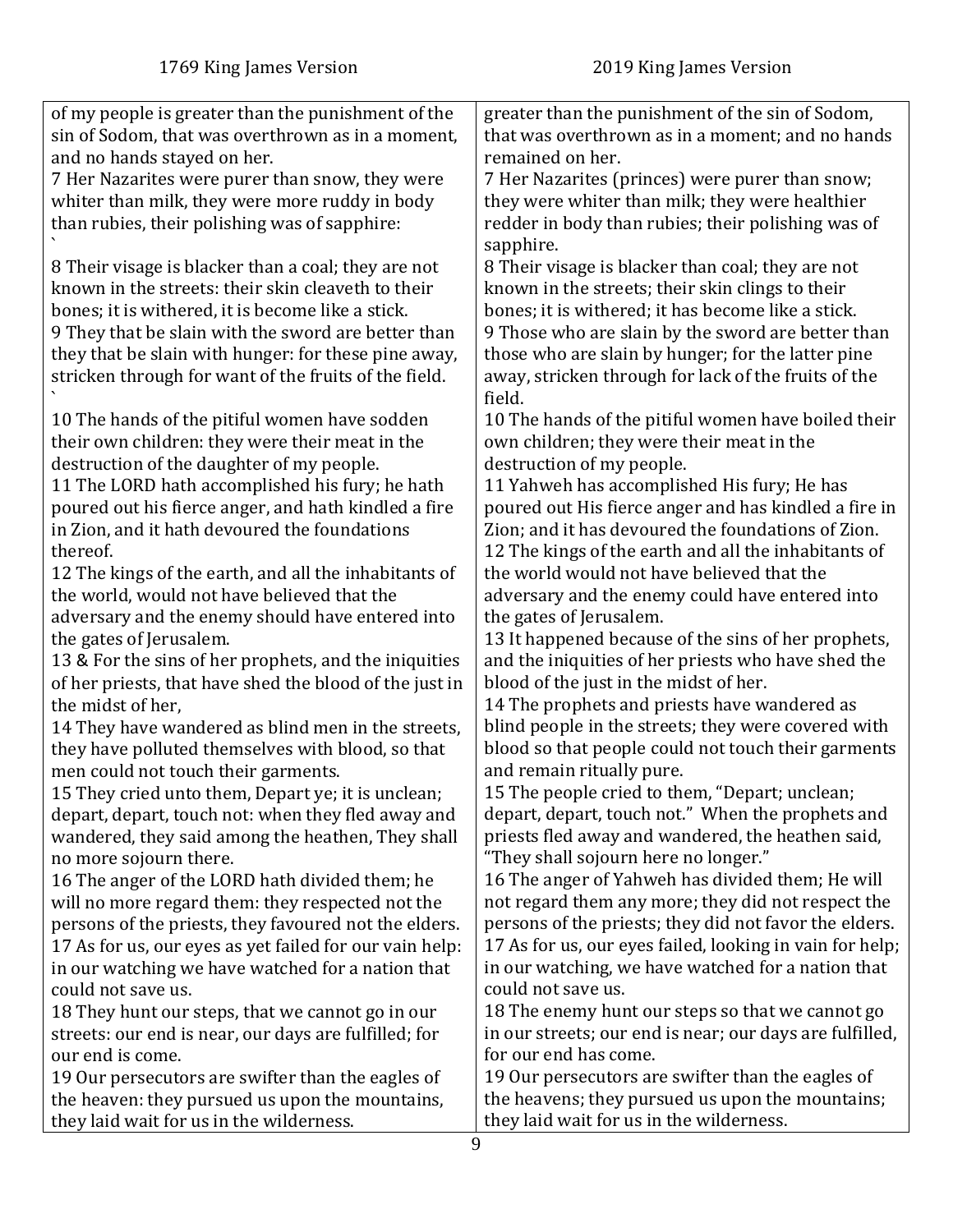<span id="page-9-0"></span>

| 20 The breath of our nostrils, the anointed of the<br>Lord, was taken in their pits, of whom we said,      | 20 The breath of our nostrils, the anointed of<br>Yahweh, was taken in their pits. Regarding Yahweh,     |
|------------------------------------------------------------------------------------------------------------|----------------------------------------------------------------------------------------------------------|
| Under his shadow we shall live among the heathen.                                                          | we said, "Under His shadow we shall live among the<br>heathen."                                          |
| 21 & Rejoice and be glad, O daughter of Edom, that                                                         | 21 Rejoice and be glad, but only for a moment, O                                                         |
| dwellest in the land of Uz; the cup also shall pass<br>through unto thee: thou shalt be drunken, and shalt | people of Edom, who dwell in the land of Uz; the cup<br>also shall pass to you; you shall be drunken and |
| make thyself naked.                                                                                        | shall make yourself naked.                                                                               |
| 22 & The punishment of thine iniquity is                                                                   | 22 The punishment of your iniquity is                                                                    |
| accomplished, O daughter of Zion; he will no more                                                          | accomplished, O daughter of Zion; He will no longer                                                      |
| carry thee away into captivity: he will visit thine                                                        | carry you away into captivity; He will visit your                                                        |
| iniquity, O daughter of Edom; he will discover thy                                                         | iniquity, O people of Edom; He will expose your                                                          |
| sins.                                                                                                      | sins.                                                                                                    |
|                                                                                                            |                                                                                                          |
| 5:1 Remember, O LORD, what is come upon us:<br>consider, and behold our reproach.                          | 5:1 Remember, O Yahweh, what has come upon us;<br>consider, and behold our reproach.                     |
| 2 Our inheritance is turned to strangers, our houses                                                       | 2 Our inheritance has gone to strangers, our houses                                                      |
| to aliens.                                                                                                 | to aliens.                                                                                               |
| 3 We are orphans and fatherless, our mothers are as                                                        | 3 We are orphans and fatherless; our mothers are                                                         |
| widows.                                                                                                    | as widows.                                                                                               |
| 4 We have drunken our water for money; our wood                                                            | 4 We pay money to drink water; our wood is sold to                                                       |
| is sold unto us.                                                                                           | us.                                                                                                      |
| 5 Our necks are under persecution: we labour, and<br>have no rest.                                         | 5 Our necks are under persecution; we labor and<br>have no rest.                                         |
| 6 We have given the hand to the Egyptians, and to                                                          | 6 We have held out a hand to the Egyptians and to                                                        |
| the Assyrians, to be satisfied with bread.                                                                 | the Assyrians to get enough food to be satisfied.                                                        |
| 7 Our fathers have sinned, and are not; and we have                                                        | 7 Our ancestors have sinned and are dead, and we                                                         |
| borne their iniquities.                                                                                    | have borne their iniquities.                                                                             |
| 8 Servants have ruled over us: there is none that                                                          | 8 Servants have ruled over us, and no one delivers                                                       |
| doth deliver us out of their hand.                                                                         | us out of their hands.                                                                                   |
| 9 We gat our bread with the peril of our lives                                                             | 9 We obtained our food with the peril of our lives                                                       |
| because of the sword of the wilderness.                                                                    | because of the sword of the wilderness.                                                                  |
| 10 Our skin was black like an oven because of the<br>terrible famine.                                      | 10 Our skin was black like an oven because of the<br>terrible famine.                                    |
| 11 They ravished the women in Zion, and the maids                                                          | 11 They ravished the women in Zion and their                                                             |
| in the cities of Judah.                                                                                    | daughters in the towns of Judah.                                                                         |
| 12 Princes are hanged up by their hand: the faces of                                                       | 12 Princes are hanged up by their hand; the faces of                                                     |
| elders were not honoured.                                                                                  | elders are not honored.                                                                                  |
| 13 They took the young men to grind, and the                                                               | 13 They took the young people to grind grain, and                                                        |
| children fell under the wood.                                                                              | the children staggered under loads of wood.                                                              |
| 14 The elders have ceased from the gate, the young                                                         | 14 The elders have ceased from the gate, the young                                                       |
| men from their musick.                                                                                     | people from their music.                                                                                 |
| 15 The joy of our heart is ceased; our dance is<br>turned into mourning.                                   | 15 The joy of our heart is ceased; our dance has<br>turned into mourning.                                |
| 16 The crown is fallen from our head: woe unto us,                                                         | 16 The crown has fallen from our head; woe to us,                                                        |
| that we have sinned!                                                                                       | for we have sinned!                                                                                      |